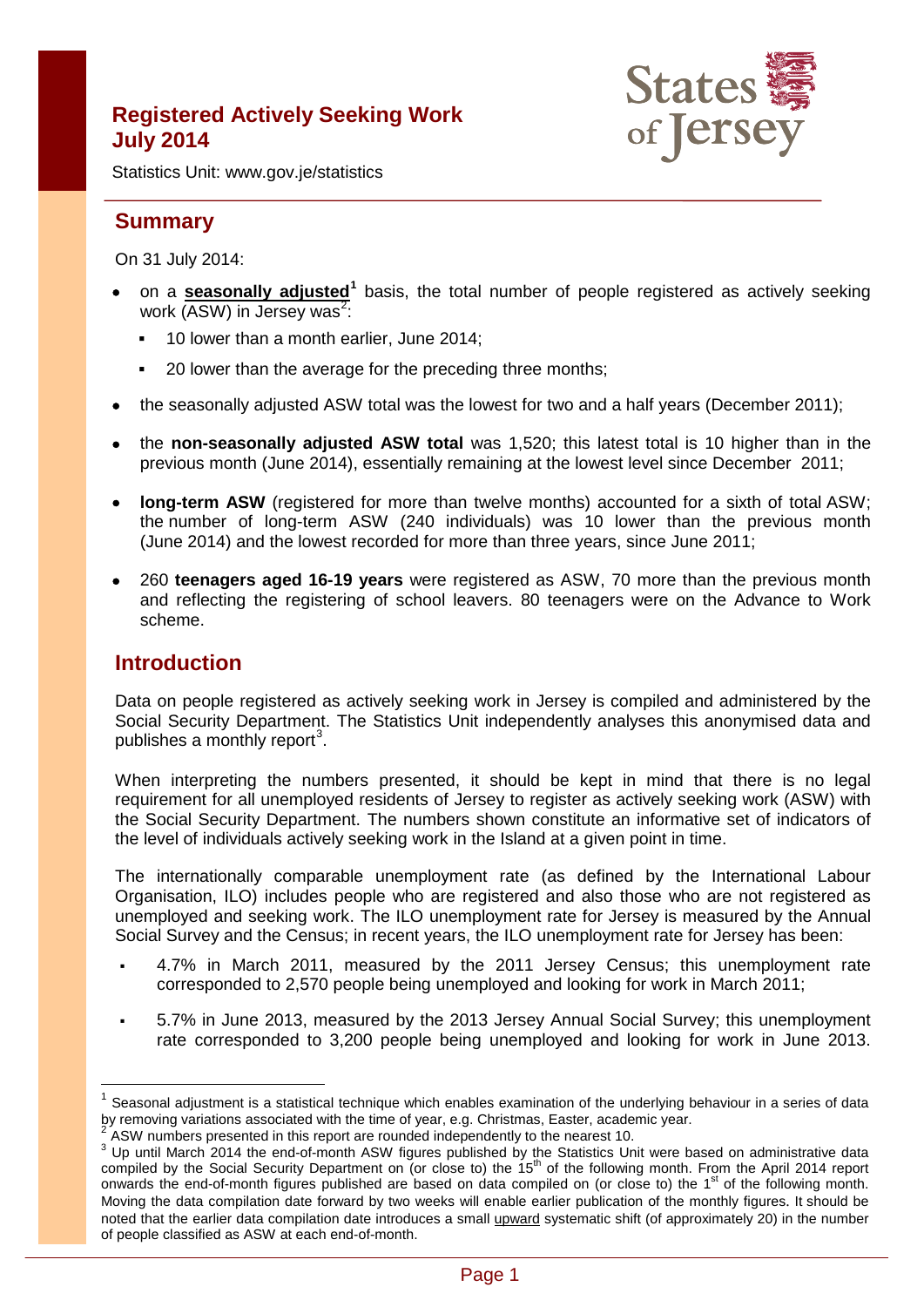## **Registered Actively Seeking Work**

On 31 July 2014, 1,520 people were registered with the Social Security Department as actively seeking work (ASW). Almost three-quarters (73%) of individuals registered as ASW on this date (corresponding to 1,110 people) were receiving Income Support<sup>[4](#page-1-0)</sup>.

Figure 1 shows the total number of people registered as ASW at the end of each month since January 2009 (monthly data are shown in Appendix Table A1). The total number registered in July 2014 was 10 higher than in the previous month (June 2014), which had recorded the lowest total for more than two years (since October 2011), and 340 lower than a year earlier (July 2013).

The latest month saw total ASW remaining at essentially the lowest level seen for two and a half years, since December 2011.



**Figure 1 – Total number of individuals registered as ASW, Jan 2009 – Jul 2014**

The seasonally adjusted series of the total registered as ASW, in which seasonal and calendar effects are removed, is also shown on Figure 1. From this perspective, the total number of people registered as ASW in Jersey in July 2014 was:

- o 10 lower than a month earlier, June 2014;
- $\degree$  20 lower than the mean for the preceding three-month period, April 2014 to June 2014;
- <sup>o</sup> the lowest for two and a half years, since December 2011.

#### **Registered ASW by age and gender**

On 31 July 2014, over a quarter (28%) of people registered as ASW were under the age of 25 years; around one in six (17%) of the total were teenagers aged 16-19 years.

Figure 2 shows the numbers registered as ASW by age of individuals in each of the last five months, from March 2014 to July 2014.

In the latest month, most age groups either remained essentially unchanged or recorded small decreases (of around 10 or 20) in the number of people registered as ASW compared with the previous month. In contrast, the number of 16 to 19 year olds registered as ASW increased by 70 in the latest month.

<span id="page-1-0"></span>The total number of adults receiving Income Support and not working will be greater than this figure, which represents the number of people receiving Income Support who were registered as ASW on 31 July 2014.  $\overline{\phantom{a}}$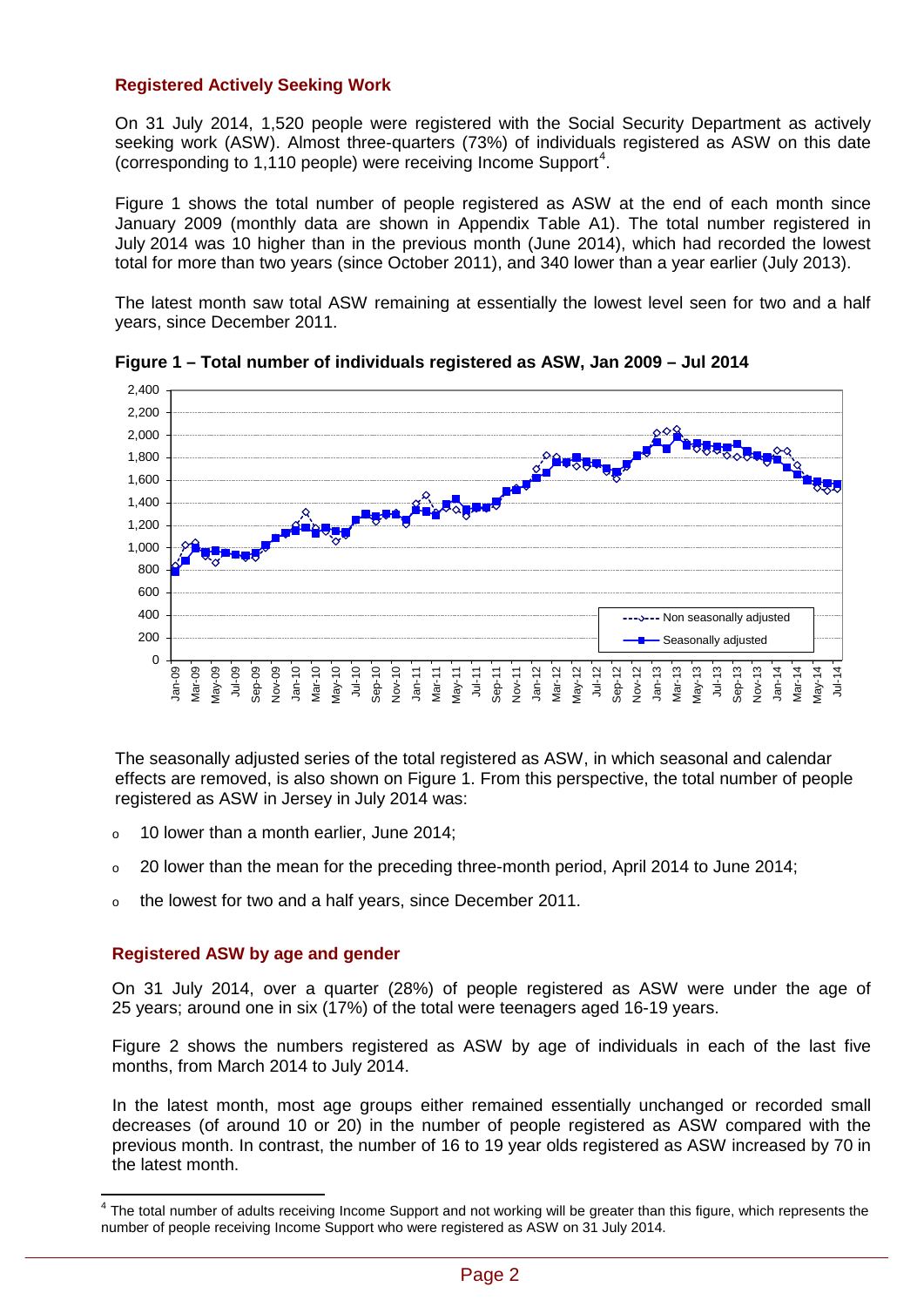

**Figure 2 – Individuals registered as ASW by age, Mar 2014 – Jul 2014**

Figure 3 shows the age distribution for people under 25 years of age who were registered as ASW in the latest five months, from March 2014 to July 2014.

260 teenagers (aged 16-19 years) were registered as ASW at the end of July 2014, 70 more than the previous month (June 2014). The increase in the number of teenagers in the latest month reflects the registering of school leavers as ASW seen each July in recent years.

Of those teenagers registered as ASW at the end of July 2014, 80 were on the Advance to Work scheme, 20 more than at the end of the previous month (June 2014).



**Figure 3 – Individuals under the age of 25 registered as ASW, Mar 2014 – Jul 2014**

The number of men registered as ASW has decreased in each of the last six months (see Appendix) and the number recorded in the latest month (July 2014) was the lowest for three years, since June 2011. In contrast the number of women registered as ASW has remained relatively flat throughout 2014.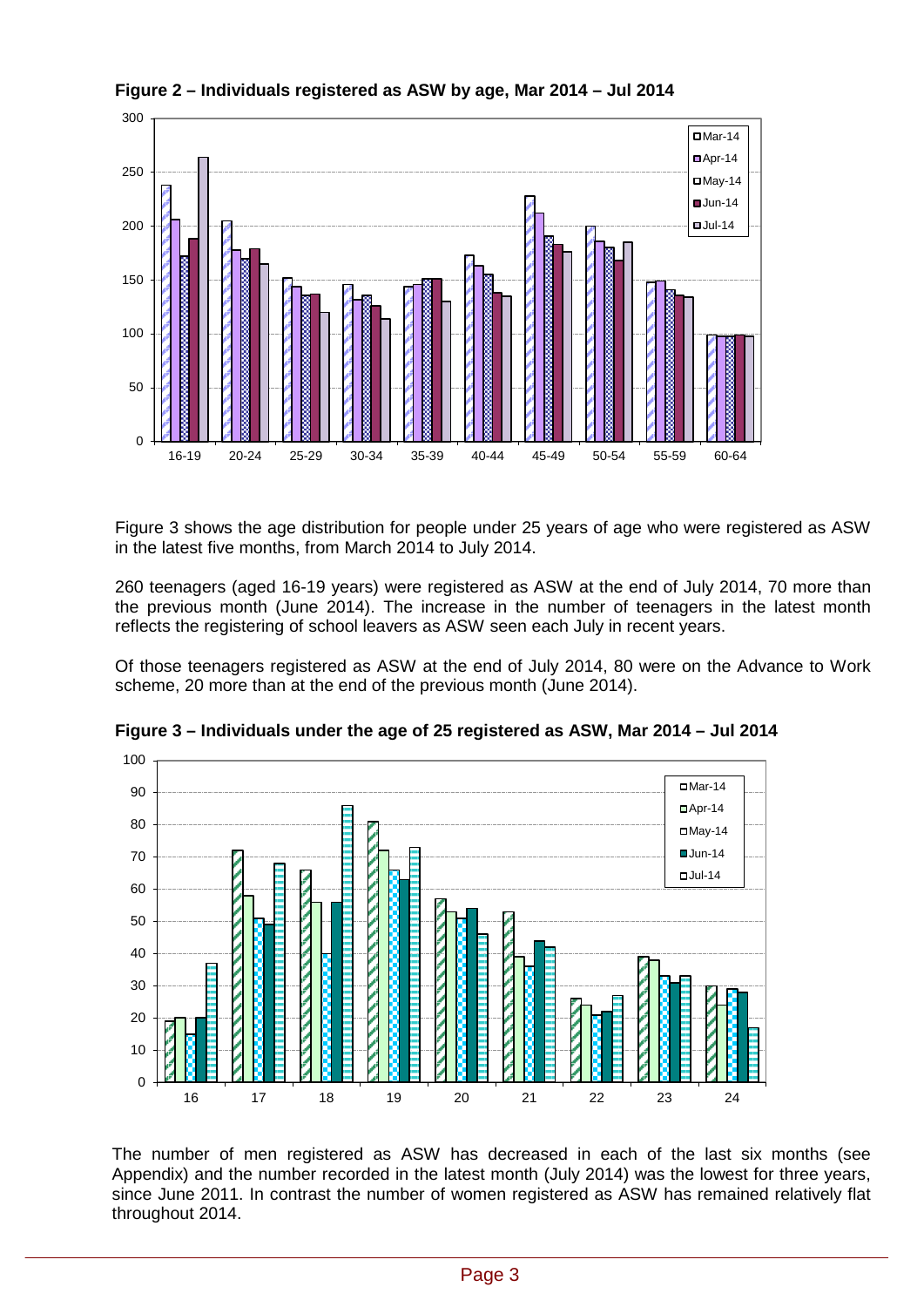### **Duration as ASW**

Almost half (49%) of all people registered as ASW on 31 July 2014 had been registered for three months or less – see Figure 4.





340 people had registered as ASW in the latest month, 20 more than in June 2014. The latest number of new registrants was at a similar level as in the corresponding month of the two previous years, July 2012 and July 2013.

## **Long-term ASW**

On 31 July 2014, there were 240 people who had been registered as ASW for more than twelve months, accounting for a sixth (16%) of total ASW.

The latest number of long-term ASW was 10 fewer than in the previous month (June 2014), and was the lowest number recorded for three years (since June 2011) - see Figure 5.



**Figure 5 – Long-term ASW, Sept 2009 – Jul 2014**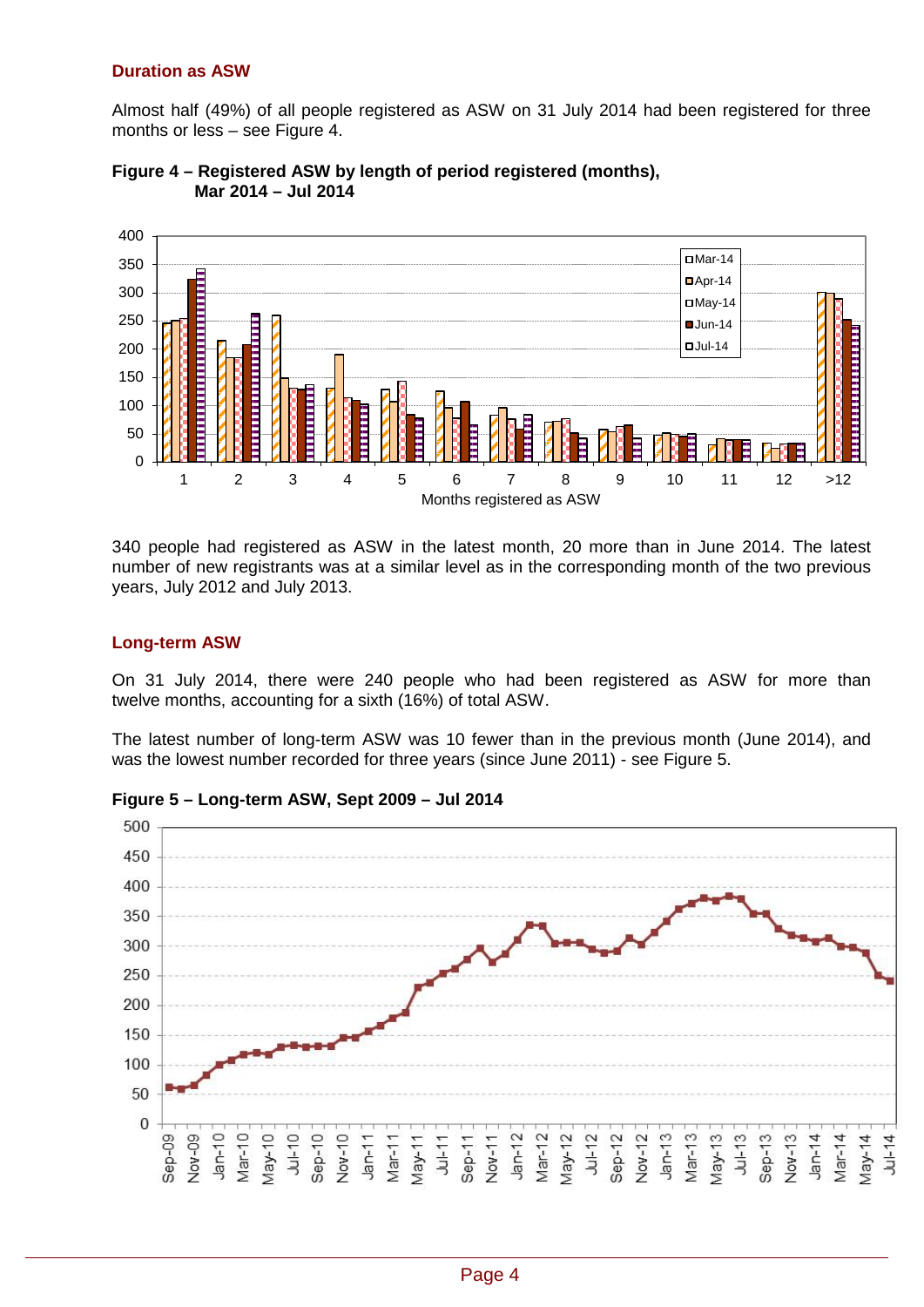Figure 6 shows the age distribution of the long-term ASW in July 2014. Most age groups have seen a decrease in the number of long-term ASW during the past twelve months.



**Figure 6 – Long-term ASW by age, Jul 2013 and Jul 2014**

In July 2014 there were 35 people under 25 years of age who had been registered as ASW for more than a year, accounting for a sixth (17%) of the total long-term ASW.

## **Registered ASW by Nationality**

On 31 July 2014, more than four-fifths (82%) of all people registered as ASW were of British/Jersey nationality**[5](#page-4-0)** . The number of individuals registered as ASW for nationalities other than British/Jersey since mid-2011 is shown in Figure 7.





On 31 July 2014 there were:

 $\overline{a}$ 

- 140 individuals of Portuguese/Madeiran nationality registered as ASW, 20 more than the previous month (June 2014), which had recorded the lowest number for this group since September 2011; and 50 fewer than the corresponding month of 2013;
- 50 individuals from the EU Accession  $(AB)^6$  $(AB)^6$  nations were registered as ASW, 10 fewer than the previous month (June 2014) and 30 fewer than the corresponding month of 2013.

<span id="page-4-0"></span> $<sup>5</sup>$  Nationality recorded by the Social Security Department for the purpose of registering as ASW is self-reported.</sup>

<span id="page-4-1"></span> $6$  The eight countries which joined ("gained accession to") the European Union in May 2004 were: the Czech Republic, Estonia, Hungary, Latvia, Lithuania, Poland, Slovakia and Slovenia.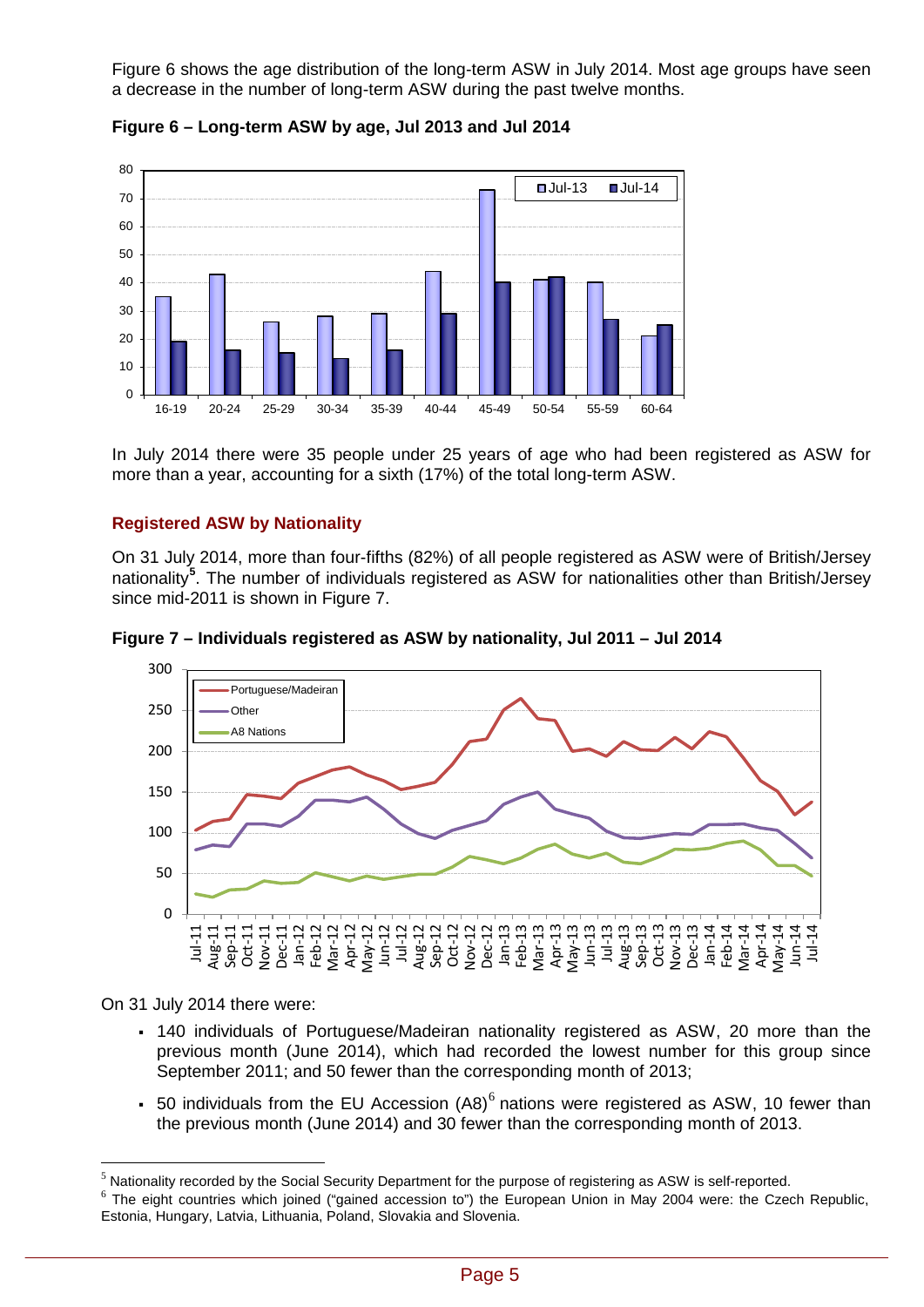### **Industry**

Individuals working in some industries of the economy, notably in the Finance sector, often seek employment through private agencies and do not register with the Social Security Department. Such industries will, therefore, tend to be under-represented in the ASW numbers.

The last industry of employment was recorded for around nine out of ten people registered as ASW on 31 July 2014:

- More than one in five (22%) were previously employed in 'Retail and Wholesale, Motor repairs and sales';
- Almost one in five (19%) were previously employed in 'Miscellaneous professional & domestic services';
- one in eight (12%) were previously employed in 'Hotels, restaurants, pubs and clubs';
- fewer than one in ten (8%) were previously employed in 'Construction and allied trades'.

## **Notes**

The numbers of people registered as ASW include people who are on the Advance to Work, Advance Plus and Workwise schemes. The ASW total will also include individuals who are working fewer than the 35 hours per week required under the terms of Income support (see Annex); such individuals will simultaneously be working and actively seeking work.

When placing the figures contained in this report in a longer term historical context it should be recognised that there have been significant changes in the criteria relating to registered ASW in Jersey in recent years. In particular, the introduction of Income Support in 2008 led to greater numbers of individuals who were actively seeking work being included in the registered figures.

People who are registered as actively seeking work receive the support of one of the government employment schemes which come under the administration of Back to Work. They are:

- Advance to Work for jobseekers aged  $16 19$  years;
- Advance Plus for jobseekers with an industry-specific interest aged 20 65 years;
- Workwise for jobseekers with special employment needs;
- Work Zone for all registered jobseekers;
- Long Term Unemployment Unit for jobseekers who have been ASW for 52 weeks or more.

In addition to the development and expansion of these schemes, Back to Work is responsible for:

- the Employment Grant, Hospitality Incentive and Youth Incentive;
- a dedicated Employer Engagement team;
- industry and employer specific initiatives.

The aim of Back to Work is to increase access to job opportunities for locally qualified people who are registered as actively seeking work by supporting jobseekers and building a partnership with employers to provide sustainable job opportunities.

*Statistics Unit 11 August 2014*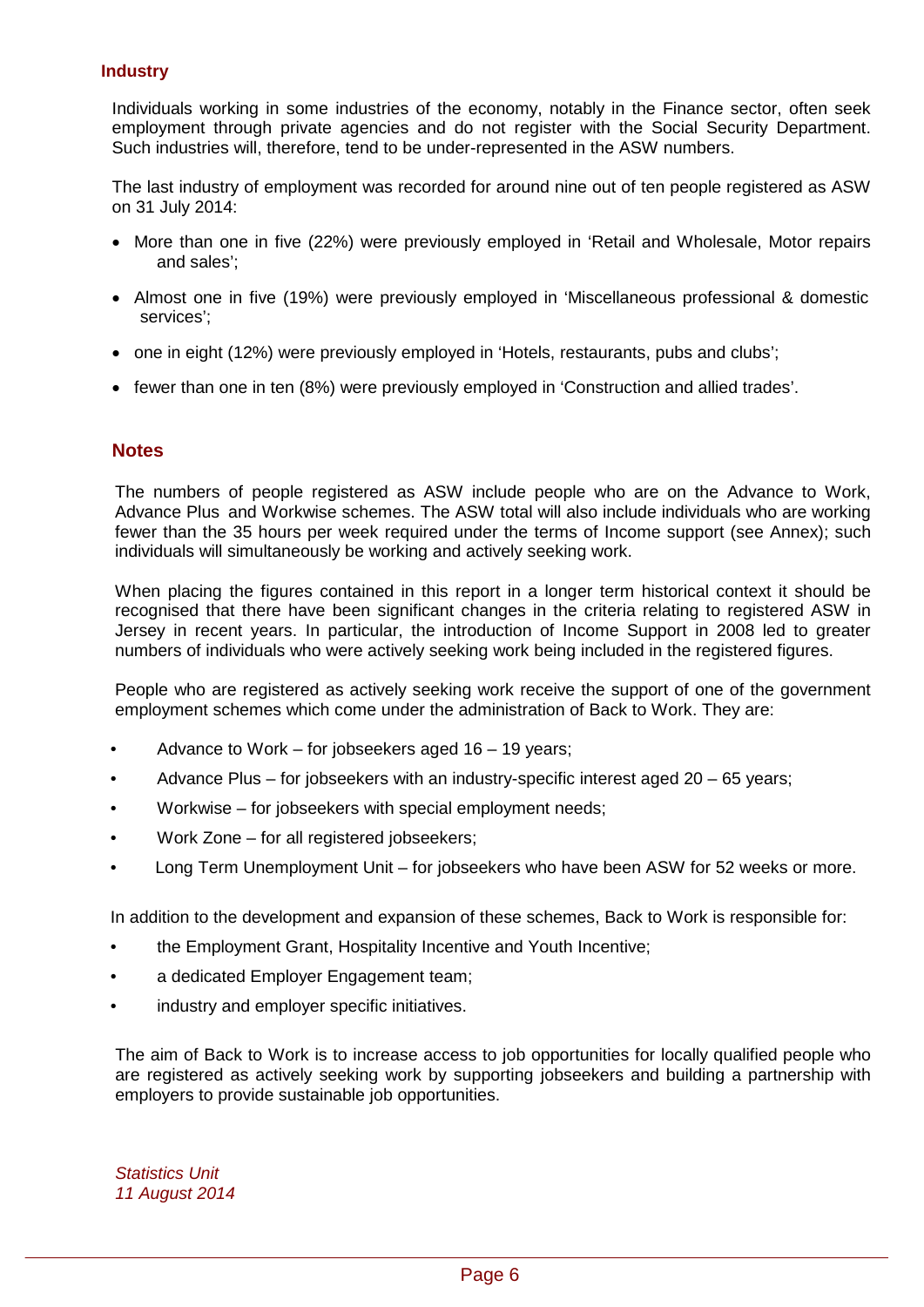#### **ASW registered underemployment**

Individuals who are working fewer hours than they would like or who would like to change their current working situation are classified as underemployed. The International Labour Organisation  $(ILO)$  provides two definitions of underemployment<sup>[7](#page-6-0)</sup>:

- *time related underemployed*, which is due to insufficient hours of work;
- *inadequate employment situations*, which are due to other limitations in the labour market which limit the capacities and well-being of workers.

In Jersey, individuals who are in receipt of Income Support are required to work at least 35 hours per week, unless exempt from full-time work; those who do not meet this requirement must register as Actively Seeking Work. Hence, the ASW total figure includes individuals who are working less than the 35 hours per week required under the terms of Income support; such individuals will simultaneously be working and actively seeking work, and are classified as underemployed under the ILO definition of *time related underemployment.*

In July 2014, almost a quarter (24%) of all people registered as ASW were underemployed; that is, they were working less than 35 hours per week and were actively seeking more work. The numbers of such individuals in each month from July 2013 to July 2014 are shown in Table A1.

|                            | $Jul-13$ |     | Aug-13 Sept-13 Oct-13 |     |     | Nov-13 Dec-13 Jan-14 Feb-14 Mar-14 |     |     |     | Apr-14 | <b>May-14 Jun-14</b> |     | $Jul-14$ |
|----------------------------|----------|-----|-----------------------|-----|-----|------------------------------------|-----|-----|-----|--------|----------------------|-----|----------|
| Number of<br>underemployed | 350      | 360 | 350                   | 360 | 380 | 370                                | 350 | 370 | 340 | 370    | 380                  | 350 | 360      |
| Percentage of<br>total ASW | 19%      | 20% | 19%                   | 20% | 21% | 21%                                | 19% | 20% | 20% | 23%    | 25%                  | 23% | 24%      |

**Table A1 – Number of ASW registered underemployed, Jul 2013 – Jul 2014**

Figure A1 shows the age distribution of people registered as ASW underemployed; almost half (47%) were over the age of 45.



#### **Figure A1 - Age distribution of ASW registered underemployed, Mar 2014 – Jul 2014**

Of those people who were registered as ASW underemployed in July 2014:

- almost two-thirds (63%) were female;
- **•** more than a quarter (28%) had been actively seeking work for more than a year;
- nine out of ten (91%) were claiming Income Support.

<span id="page-6-0"></span><sup>7</sup> International Labour Organisation: *Resolution concerning the measurement of underemployment and inadequate employment situations.*  $\overline{a}$